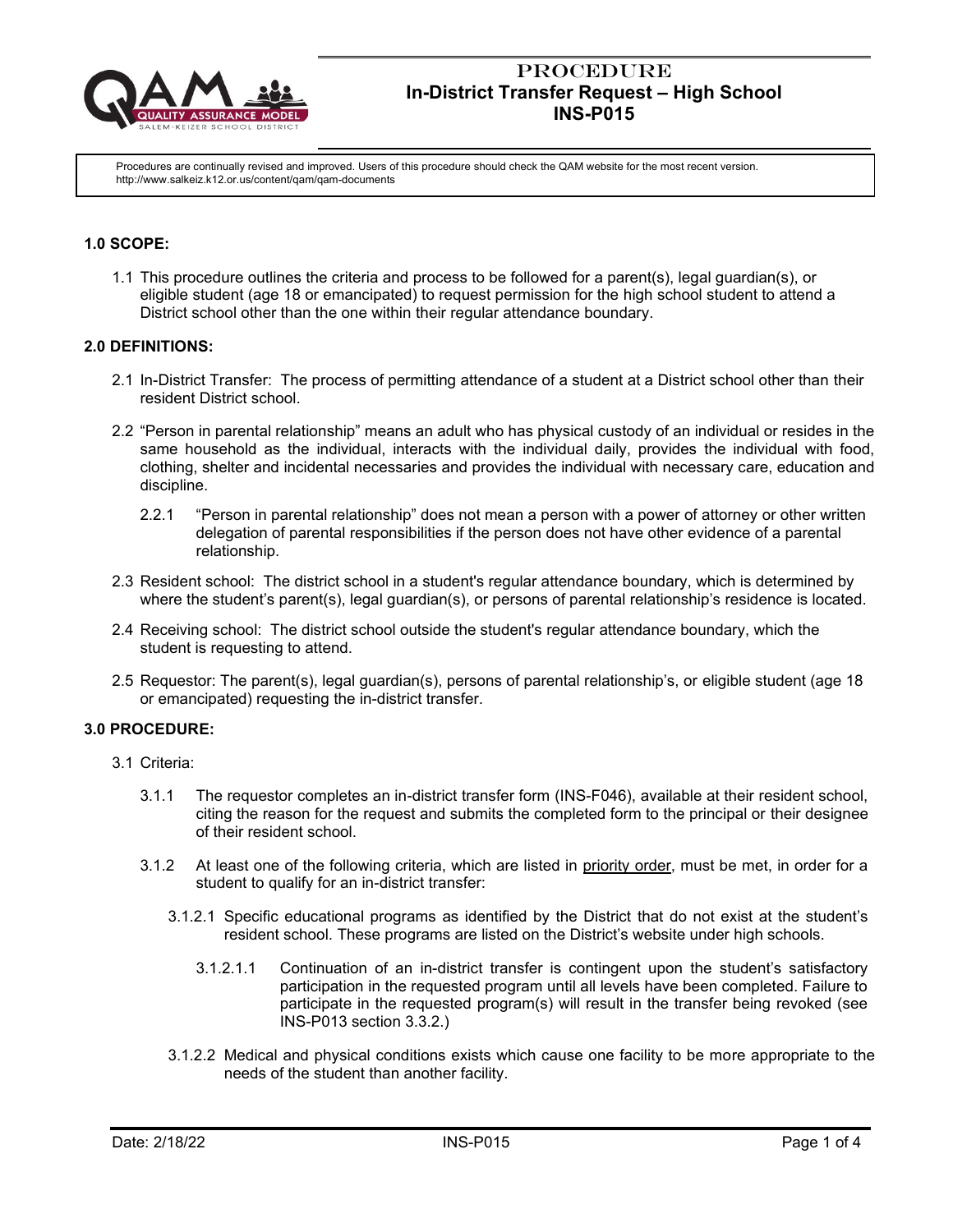

- 3.1.2.2.1 If requested by the District, the parent(s) or other person in parental relationship will provide a signed request for permission to release student records information to a third party.
- 3.1.2.3 Completion of the current school year, if a change in residence has occurred.
- 3.1.2.4 The requested school is within safe walking distance of the student's home (1.5 miles).
- 3.1.2.5 Principals of both the receiving and the sending schools and parent(s) agree that an in-district transfer will be in the best interest of the student. This decision may be predicated upon advice from medical, educational, or other professional staff.
- 3.1.3 Students currently enrolled in the Dual Language program who are transferring to the next level (5th to 6th and 8th to 9th) will roll over to the Dual Language Receiving school. These students will not be required to submit an IDT for this transition.
- 3.2 Approval Process:
	- 3.2.1 The principal or their designee of the resident school will determine if the request for transfer meets the criteria outlined in section 3.1 of this procedure.
		- 3.2.1.1 If the request does not align with the criteria, the request will be denied.
	- 3.2.2 If the request meets the criteria, the principal or their designee at the receiving school will determine if the current student/teacher ratio and projected enrollment will accommodate adding additional students to the school.
		- 3.2.2.1 The number of transfers may be limited based upon the capacity of the program. In situations where requests exceed capacity, transfers will be determined through a lottery process conducted at the secondary education district office.
	- 3.2.3 The principals of the receiving school and the resident school will make the decision on whether or not to allow the transfer.
	- 3.2.4 The resident school shall communicate the decision to the requestor.
	- 3.2.5 Approved requests will coincide with semester breaks.
		- 3.2.5.1 On occasions when the sending and receiving principals agree that an immediate transfer is in the best interest of the student, the transfer can occur immediately.
- 3.3 Timelines for requesting an in-district transfer:
	- 3.3.1 Current School Year:
		- 3.3.1.1 Completed in-district transfer can be submitted to the principal or their designee of their resident school on or after November 1 through November 30.
		- 3.3.1.2 The principals of the resident school and the receiving school will review the in-district transfer request, based on the order of receipt and will determine if the request can be approved, using the process outlined in section 3.2 of this procedure, until the receiving school determines that it no longer can accept further transfer requests.
		- 3.3.1.3 The requestor will be notified by the principal or designee from their resident school no later than December 14 if their request is approved or denied.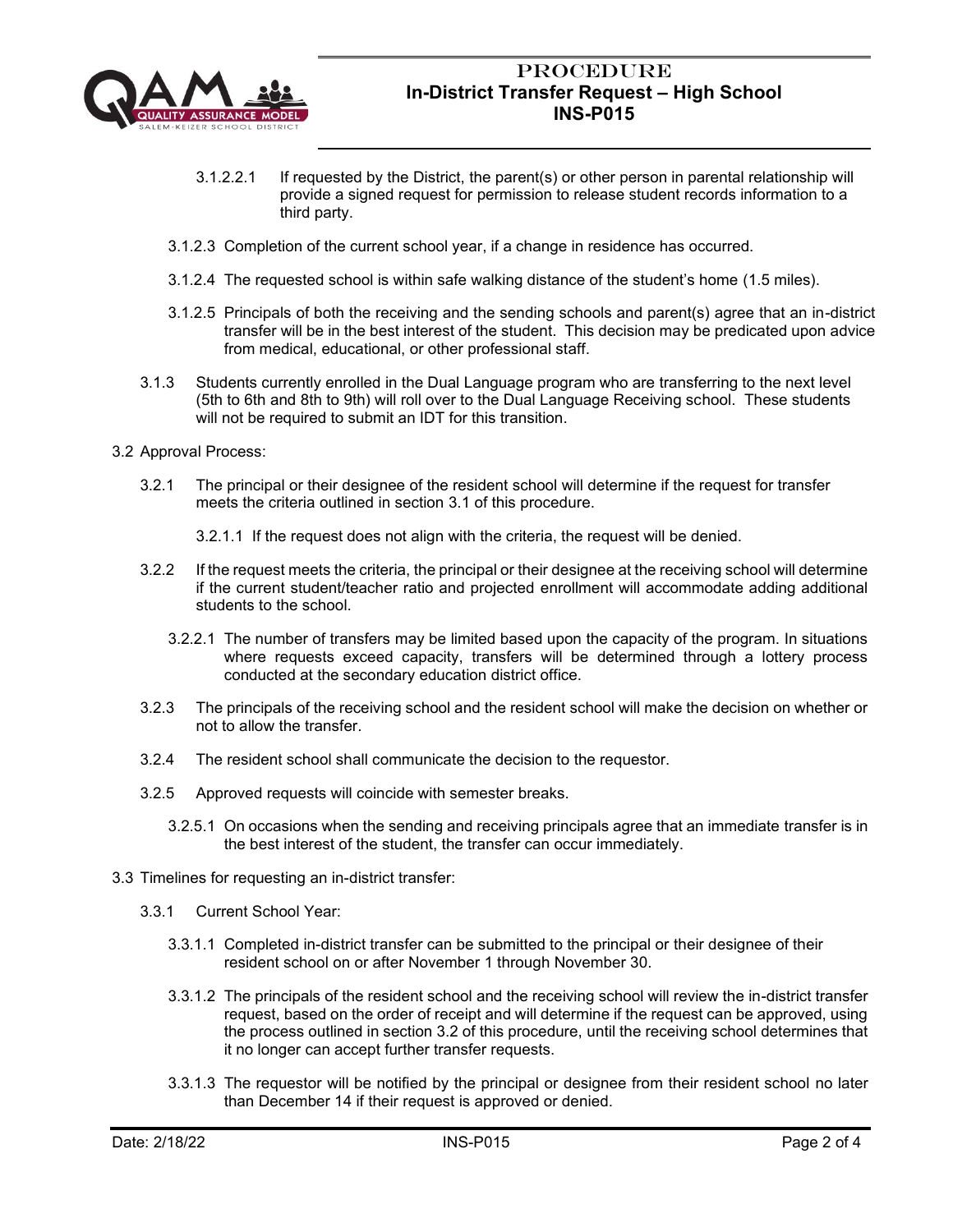

- 3.3.1.4 High School students moving into Salem-Keizer School District from another school district shall submit an in-district transfer on or before the date of enrollment.
- 3.3.2 The request will be reviewed as outlined in section 3.3.1.2. above and the requestor will be notified within two weeks of submitting the request by the principal or designee from their resident school of the decision to allow the transfer
- 3.3.3 Following School Year:
	- 3.3.3.1 Completed in-district transfer can be submitted to the principal or their designee of their resident school on or after March 1 through March 31 of the preceding school year.
	- 3.3.3.2 The principal or designee of the resident school and the receiving school will review the indistrict transfer request, based on the order of receipt and will determine if the request can be approved, using the process outlined in section 3.2 of this procedure, until the receiving school determines that it no longer can accept further transfer requests.
	- 3.3.3.3 The requestor will be notified no later than April 14 by the principal or designee from their resident school if their request is approved or denied.
- 3.4 Expiration of an in-district transfer:
	- 3.4.1 An in-district transfer, unless revoked, will expire at the end of a student's  $8<sup>th</sup>$  grade and senior year.
	- 3.4.2 The requestor must submit a new request for an in-district transfer as per the steps outlined in section 3.1 of this procedure when a student moves from middle school to high school.
		- 3.4.2.1 The District will not guarantee that a student using an in-district transfer will continue within the feeder system of the receiving school.
- 3.5 Appeals:
	- 3.5.1 If the principals' recommendation is to deny the request, the requestor can appeal the decision to the Superintendent or their designee.
	- 3.5.2 The decision of the Superintendent or their designee will be final.
- 3.6 Transportation:
	- 3.6.1 The District will not provide transportation for students on in-district transfers.
- 3.7 Athletic, Co-Curricular, and Activities Participation:
	- 3.7.1 A high school student on an approved in-district transfer who participates in Oregon State Activities Association (OSAA) approved sports, co-curricular, and/or activities will be eligible to participate based on the written rules defined by OSAA.
- 3.8 Attendance Area Adjustments:
	- 3.8.1 In the event that adjustments are made to an attendance area, temporary exemptions to the indistrict transfer procedures may be implemented by the Superintendent or their designee.

#### **4.0 APPLICABILITY:**

4.1 High school families.